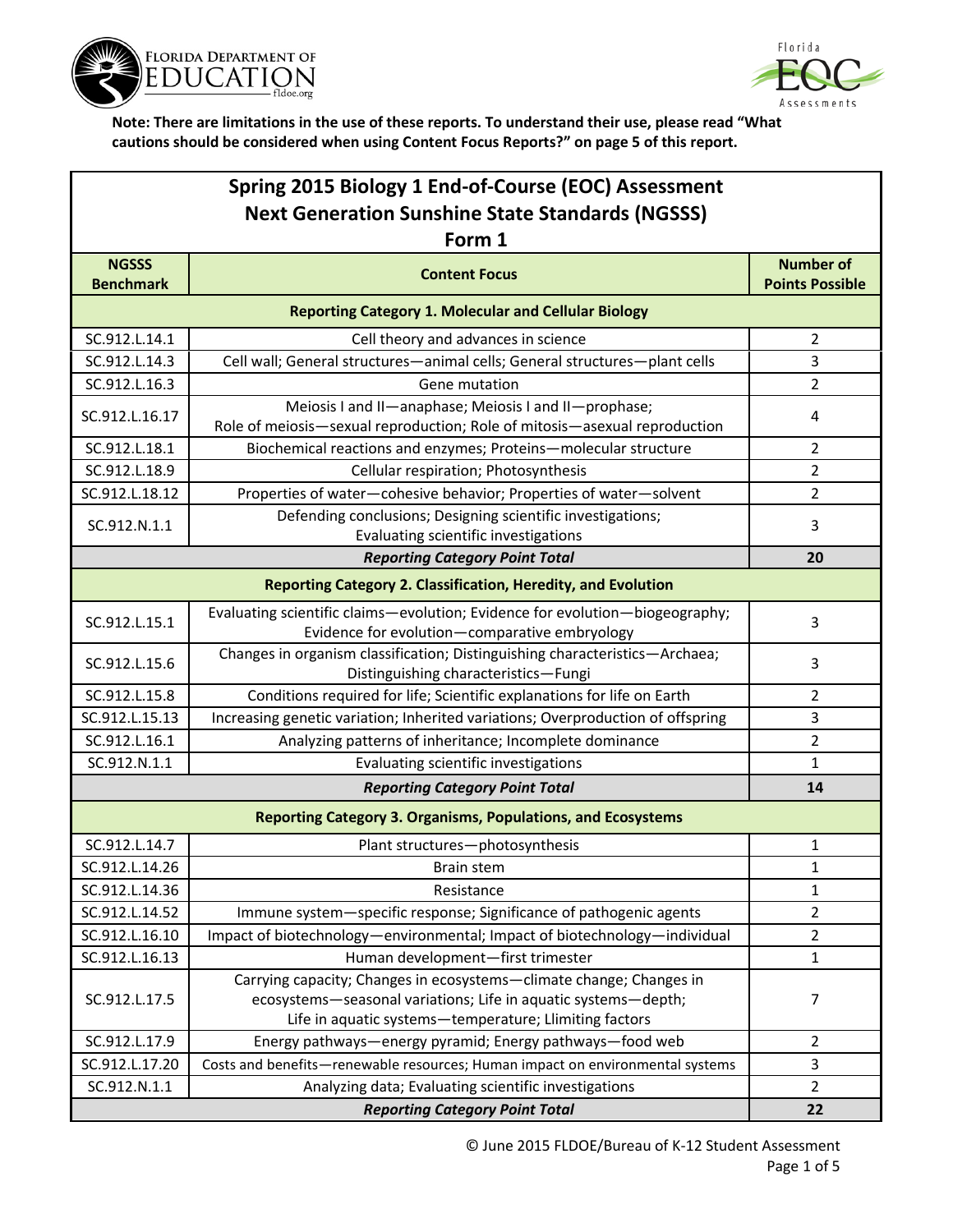



| Spring 2015 Biology 1 End-of-Course (EOC) Assessment                |                                                                                                                                                                                                                    |                                            |  |  |
|---------------------------------------------------------------------|--------------------------------------------------------------------------------------------------------------------------------------------------------------------------------------------------------------------|--------------------------------------------|--|--|
| <b>Next Generation Sunshine State Standards (NGSSS)</b>             |                                                                                                                                                                                                                    |                                            |  |  |
| Form 2                                                              |                                                                                                                                                                                                                    |                                            |  |  |
| <b>NGSSS</b><br><b>Benchmark</b>                                    | <b>Content Focus</b>                                                                                                                                                                                               | <b>Number of</b><br><b>Points Possible</b> |  |  |
| <b>Reporting Category 1. Molecular and Cellular Biology</b>         |                                                                                                                                                                                                                    |                                            |  |  |
| SC.912.L.14.1                                                       | Cell theory; Cell theory and advances in science                                                                                                                                                                   | $\overline{2}$                             |  |  |
| SC.912.L.14.3                                                       | Comparing plant and animal cells-cell wall; General structures-plant cells                                                                                                                                         | $\overline{2}$                             |  |  |
| SC.912.L.16.3                                                       | DNA replication; Gene mutation                                                                                                                                                                                     | 2                                          |  |  |
| SC.912.L.16.17                                                      | Comparing mitosis and meiosis; Meiosis I and II-prophase;<br>Role of meiosis-sexual reproduction; Role of mitosis-asexual reproduction                                                                             | 4                                          |  |  |
| SC.912.L.18.1                                                       | Biochemical reactions and enzymes; Lipids-primary function                                                                                                                                                         | $\overline{2}$                             |  |  |
| SC.912.L.18.9                                                       | Cellular respiration; Photosynthesis-products                                                                                                                                                                      | $\overline{2}$                             |  |  |
| SC.912.L.18.12                                                      | Properties of water-cohesive behavior; Properties of water-solvent                                                                                                                                                 | $\overline{2}$                             |  |  |
| SC.912.N.1.1                                                        | Analyzing data; Evaluating scientific explanations;<br>Evaluating scientific investigations; Making inferences                                                                                                     | 4                                          |  |  |
|                                                                     | <b>Reporting Category Point Total</b>                                                                                                                                                                              | 20                                         |  |  |
|                                                                     | <b>Reporting Category 2. Classification, Heredity, and Evolution</b>                                                                                                                                               |                                            |  |  |
| SC.912.L.15.1                                                       | Evaluating scientific claims-evolution; Evidence for evolution-biogeography;<br>Evidence for evolution-comparative anatomy                                                                                         | 3                                          |  |  |
| SC.912.L.15.6                                                       | Changes in organism classification; Distinguishing characteristics-Plantae                                                                                                                                         | $\overline{2}$                             |  |  |
| SC.912.L.15.8                                                       | Scientific explanations for life on Earth                                                                                                                                                                          | $\overline{2}$                             |  |  |
| SC.912.L.15.13                                                      | Increasing genetic variation; Inherited variations; Overproduction of offspring                                                                                                                                    | 3                                          |  |  |
| SC.912.L.16.1                                                       | Analyzing patterns of inheritance; Codominance                                                                                                                                                                     | 3                                          |  |  |
| SC.912.N.1.1                                                        | Defending conclusions                                                                                                                                                                                              | $\mathbf{1}$                               |  |  |
|                                                                     | <b>Reporting Category Point Total</b>                                                                                                                                                                              | 14                                         |  |  |
| <b>Reporting Category 3. Organisms, Populations, and Ecosystems</b> |                                                                                                                                                                                                                    |                                            |  |  |
| SC.912.L.14.7                                                       | Plant structures-photosynthesis; Plant structures-reproduction                                                                                                                                                     | $\overline{2}$                             |  |  |
| SC.912.L.14.26                                                      | Frontal lobe                                                                                                                                                                                                       | $\mathbf{1}$                               |  |  |
| SC.912.L.14.36                                                      | Resistance                                                                                                                                                                                                         | $\mathbf{1}$                               |  |  |
| SC.912.L.14.52                                                      | Immune system-nonspecific response; Significance of genetic factors                                                                                                                                                | $\overline{2}$                             |  |  |
| SC.912.L.16.10                                                      | Impact of biotechnology-environmental; Impact of biotechnology-individual                                                                                                                                          | $\overline{2}$                             |  |  |
| SC.912.L.16.13                                                      | Human development fertilization to birth                                                                                                                                                                           | $\mathbf{1}$                               |  |  |
| SC.912.L.17.5                                                       | Changes in ecosystems-climate change; Changes in ecosystems-seasonal<br>variations; Consequences to biodiversity-human activity; Life in aquatic systems;<br>Life in aquatic systems-temperature; Limiting factors | 6                                          |  |  |
| SC.912.L.17.9                                                       | Carbon cycle; Energy pathways-energy pyramid                                                                                                                                                                       | $\overline{2}$                             |  |  |
| SC.912.L.17.20                                                      | Costs and benefits-renewable resources;<br>Human impact on environmental systems                                                                                                                                   | 3                                          |  |  |
| SC.912.N.1.1                                                        | Defending conclusions; Evaluating scientific investigations                                                                                                                                                        | $\overline{2}$                             |  |  |
|                                                                     | 22                                                                                                                                                                                                                 |                                            |  |  |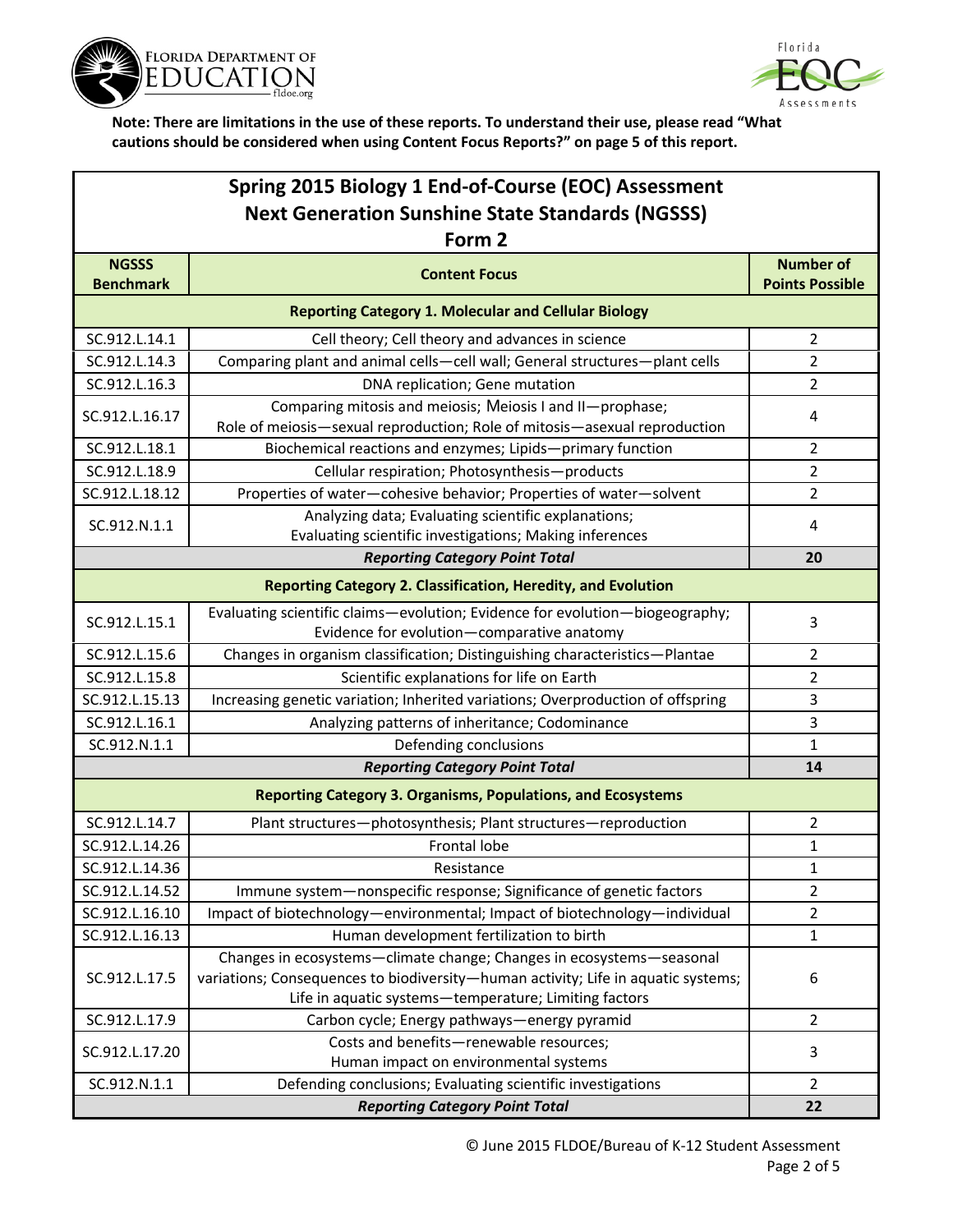



## **Spring 2015 Biology 1 End-of-Course (EOC) Assessment Next Generation Sunshine State Standards (NGSSS)**

| Form 3                                                      |                                                                                                                                                                     |                                            |  |  |
|-------------------------------------------------------------|---------------------------------------------------------------------------------------------------------------------------------------------------------------------|--------------------------------------------|--|--|
| <b>NGSSS</b><br><b>Benchmark</b>                            | <b>Content Focus</b>                                                                                                                                                | <b>Number of</b><br><b>Points Possible</b> |  |  |
| <b>Reporting Category 1. Molecular and Cellular Biology</b> |                                                                                                                                                                     |                                            |  |  |
| SC.912.L.14.1                                               | Cell theory; Cell theory and advances in science                                                                                                                    | $\overline{2}$                             |  |  |
| SC.912.L.14.3                                               | Comparing prokaryotic and eukaryotic cells; General structures-plant cells                                                                                          | $\overline{2}$                             |  |  |
| SC.912.L.16.3                                               | Gene mutation                                                                                                                                                       | $\overline{2}$                             |  |  |
| SC.912.L.16.17                                              | Comparing mitosis and meiosis; Meiosis I and II-prophase;<br>Role of meiosis-sexual reproduction; Uncontrolled cell growth                                          | 4                                          |  |  |
| SC.912.L.18.1                                               | Biochemical reactions and enzymes; Proteins-molecular structure                                                                                                     | $\overline{2}$                             |  |  |
| SC.912.L.18.9                                               | Cellular respiration; Photosynthesis and cellular<br>respiration relationship; Role of ATP                                                                          | 3                                          |  |  |
| SC.912.L.18.12                                              | Properties of water-cohesive behavior; Properties of water-freezing                                                                                                 | $\overline{2}$                             |  |  |
| SC.912.N.1.1                                                | Analyzing data; Designing scientific investigations;<br>Evaluating scientific investigations                                                                        | 3                                          |  |  |
|                                                             | <b>Reporting Category Point Total</b>                                                                                                                               | 20                                         |  |  |
|                                                             | Reporting Category 2. Classification, Heredity, and Evolution                                                                                                       |                                            |  |  |
| SC.912.L.15.1                                               | Evaluating scientific claims-evolution; Evidence for evolution-biogeography;<br>Evidence for evolution-molecular biology;<br>Trends in hominid evolution-brain size | 4                                          |  |  |
| SC.912.L.15.6                                               | Changes in organism classification; Understanding classification                                                                                                    | $\overline{2}$                             |  |  |
| SC.912.L.15.8                                               | Evaluating sources of info-origins of life; Scientific explanations for life on Earth                                                                               | $\overline{2}$                             |  |  |
| SC.912.L.15.13                                              | Increasing genetic variation; Nonrandom mating; Overproduction of offspring                                                                                         | 3                                          |  |  |
| SC.912.L.16.1                                               | Analyzing patterns of inheritance; Multiple alleles                                                                                                                 | $\overline{2}$                             |  |  |
| SC.912.N.1.1                                                | Defending conclusions                                                                                                                                               | $\mathbf{1}$                               |  |  |
|                                                             | <b>Reporting Category Point Total</b>                                                                                                                               | 14                                         |  |  |
|                                                             | <b>Reporting Category 3. Organisms, Populations, and Ecosystems</b>                                                                                                 |                                            |  |  |
| SC.912.L.14.7                                               | Plant leaves; Plant stems                                                                                                                                           | $\overline{2}$                             |  |  |
| SC.912.L.14.26                                              | Occipital lobe                                                                                                                                                      | 1                                          |  |  |
| SC.912.L.14.36                                              | Resistance                                                                                                                                                          | 1                                          |  |  |
| SC.912.L.14.52                                              | Significance of genetic factors; Vaccines                                                                                                                           | 2                                          |  |  |
| SC.912.L.16.10                                              | Impact of biotechnology-environmental; Impact of biotechnology-individual                                                                                           | $\overline{2}$                             |  |  |
| SC.912.L.16.13                                              | Male reproductive organs                                                                                                                                            | 1                                          |  |  |
| SC.912.L.17.5                                               | Carrying capacity; Changes in ecosystems-climate change;<br>Changes in ecosystems-seasonal variations;<br>Life in aquatic systems-temperature; Limiting factors     | 5                                          |  |  |
| SC.912.L.17.9                                               | Energy pathways-energy pyramid; Energy pathways-food web                                                                                                            | $\overline{2}$                             |  |  |
| SC.912.L.17.20                                              | Costs and benefits-renewable resources; Human impact on<br>environmental systems; Monitoring environmental parameters                                               | 3                                          |  |  |
| SC.912.N.1.1                                                | Analyzing data; Evaluating scientific investigations                                                                                                                | 3                                          |  |  |
|                                                             | 22                                                                                                                                                                  |                                            |  |  |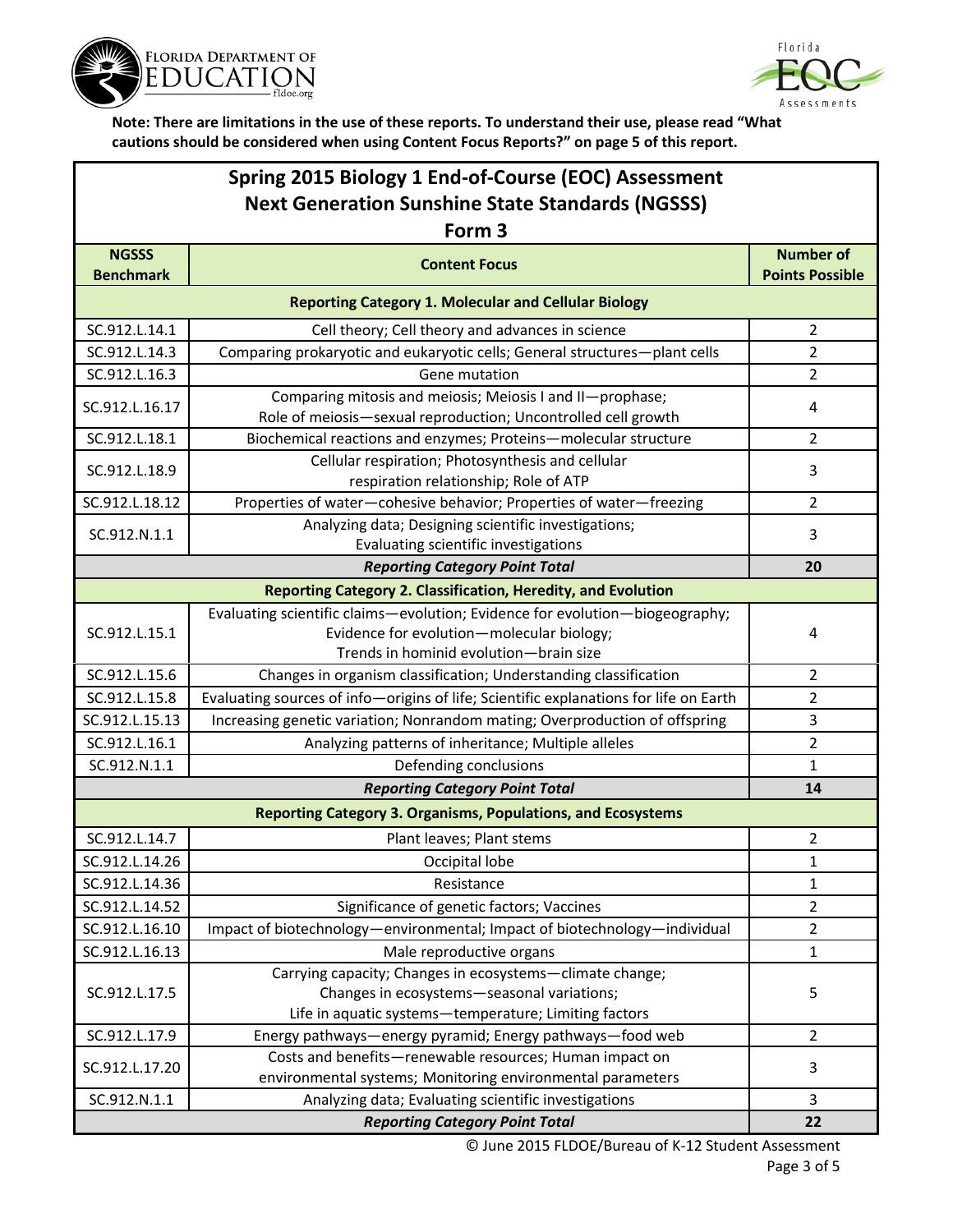



|                                                             | Spring 2015 Biology 1 End-of-Course (EOC) Assessment                                                                                                                |                                            |  |  |
|-------------------------------------------------------------|---------------------------------------------------------------------------------------------------------------------------------------------------------------------|--------------------------------------------|--|--|
| <b>Next Generation Sunshine State Standards (NGSSS)</b>     |                                                                                                                                                                     |                                            |  |  |
| Form 4                                                      |                                                                                                                                                                     |                                            |  |  |
| <b>NGSSS</b><br><b>Benchmark</b>                            | <b>Content Focus</b>                                                                                                                                                | <b>Number of</b><br><b>Points Possible</b> |  |  |
| <b>Reporting Category 1. Molecular and Cellular Biology</b> |                                                                                                                                                                     |                                            |  |  |
| SC.912.L.14.1                                               | Cell theory; Cell theory and advances in science                                                                                                                    | $\overline{2}$                             |  |  |
| SC.912.L.14.3                                               | Cell membrane; Comparing prokaryotic and eukaryotic cells;<br>General structures-plant cells                                                                        | 3                                          |  |  |
| SC.912.L.16.3                                               | DNA replication; Gene mutation; Similarities in genetic codes                                                                                                       | 3                                          |  |  |
| SC.912.L.16.17                                              | Mitosis-anaphase; Role of meiosis-sexual reproduction;<br>Role of mitosis-asexual reproduction; Uncontrolled cell growth                                            | 4                                          |  |  |
| SC.912.L.18.1                                               | Biochemical reactions and enzymes; Nucleic acids-primary function                                                                                                   | 2                                          |  |  |
| SC.912.L.18.9                                               | Cellular respiration                                                                                                                                                | 1                                          |  |  |
| SC.912.L.18.12                                              | Properties of water-cohesive behavior; Properties of water-solvent                                                                                                  | 2                                          |  |  |
| SC.912.N.1.1                                                | Defending conclusions; Designing scientific investigations;<br>Evaluating scientific investigations                                                                 | 3                                          |  |  |
|                                                             | <b>Reporting Category Point Total</b>                                                                                                                               | 20                                         |  |  |
|                                                             | <b>Reporting Category 2. Classification, Heredity, and Evolution</b>                                                                                                |                                            |  |  |
| SC.912.L.15.1                                               | Evaluating scientific claims-evolution; Evidence for evolution-biogeography;<br>Evidence for evolution-observable changes;<br>Identifying what is science-evolution | 4                                          |  |  |
| SC.912.L.15.6                                               | Changes in organism classification; Understanding classification                                                                                                    | $\overline{2}$                             |  |  |
| SC.912.L.15.8                                               | Scientific explanations for life on Earth                                                                                                                           | $\mathbf{1}$                               |  |  |
| SC.912.L.15.13                                              | Gene flow; Increasing genetic variation; Overproduction of offspring                                                                                                | 3                                          |  |  |
| SC.912.L.16.1                                               | Analyzing patterns of inheritance; Multiple alleles                                                                                                                 | 2                                          |  |  |
| SC.912.N.1.1                                                | Analyzing data; Evaluating scientific investigations                                                                                                                | $\overline{2}$                             |  |  |
| <b>Reporting Category Point Total</b><br>14                 |                                                                                                                                                                     |                                            |  |  |
|                                                             | <b>Reporting Category 3. Organisms, Populations, and Ecosystems</b>                                                                                                 |                                            |  |  |
| SC.912.L.14.7                                               | Cones                                                                                                                                                               | 1                                          |  |  |
| SC.912.L.14.26                                              | Frontal lobe                                                                                                                                                        | $\mathbf 1$                                |  |  |
| SC.912.L.14.36                                              | Exercise; Resistance                                                                                                                                                | $\overline{2}$                             |  |  |
| SC.912.L.14.52                                              | Immune system-specific response; Vaccines                                                                                                                           | $\overline{2}$                             |  |  |
| SC.912.L.16.10                                              | Impact of biotechnology-individual; Impact of biotechnology-society                                                                                                 | $\overline{2}$                             |  |  |
| SC.912.L.16.13                                              | Female reproductive organs                                                                                                                                          | 1                                          |  |  |
| SC.912.L.17.5                                               | Changes in ecosystems-climate change; Changes in ecosystems-seasonal<br>variations; Life in aquatic systems-temperature; Limiting factors                           | 5                                          |  |  |
| SC.912.L.17.9                                               | Energy pathways-energy pyramid; Energy pathways-food web                                                                                                            | 2                                          |  |  |
| SC.912.L.17.20                                              | Costs and benefits-renewable resources; Human impact on environmental<br>systems; Monitoring environmental parameters; Using renewable resources                    | 4                                          |  |  |
| SC.912.N.1.1                                                | Analyzing data; Evaluating scientific investigations                                                                                                                | $\overline{2}$                             |  |  |
|                                                             | <b>Reporting Category Point Total</b>                                                                                                                               | 22                                         |  |  |